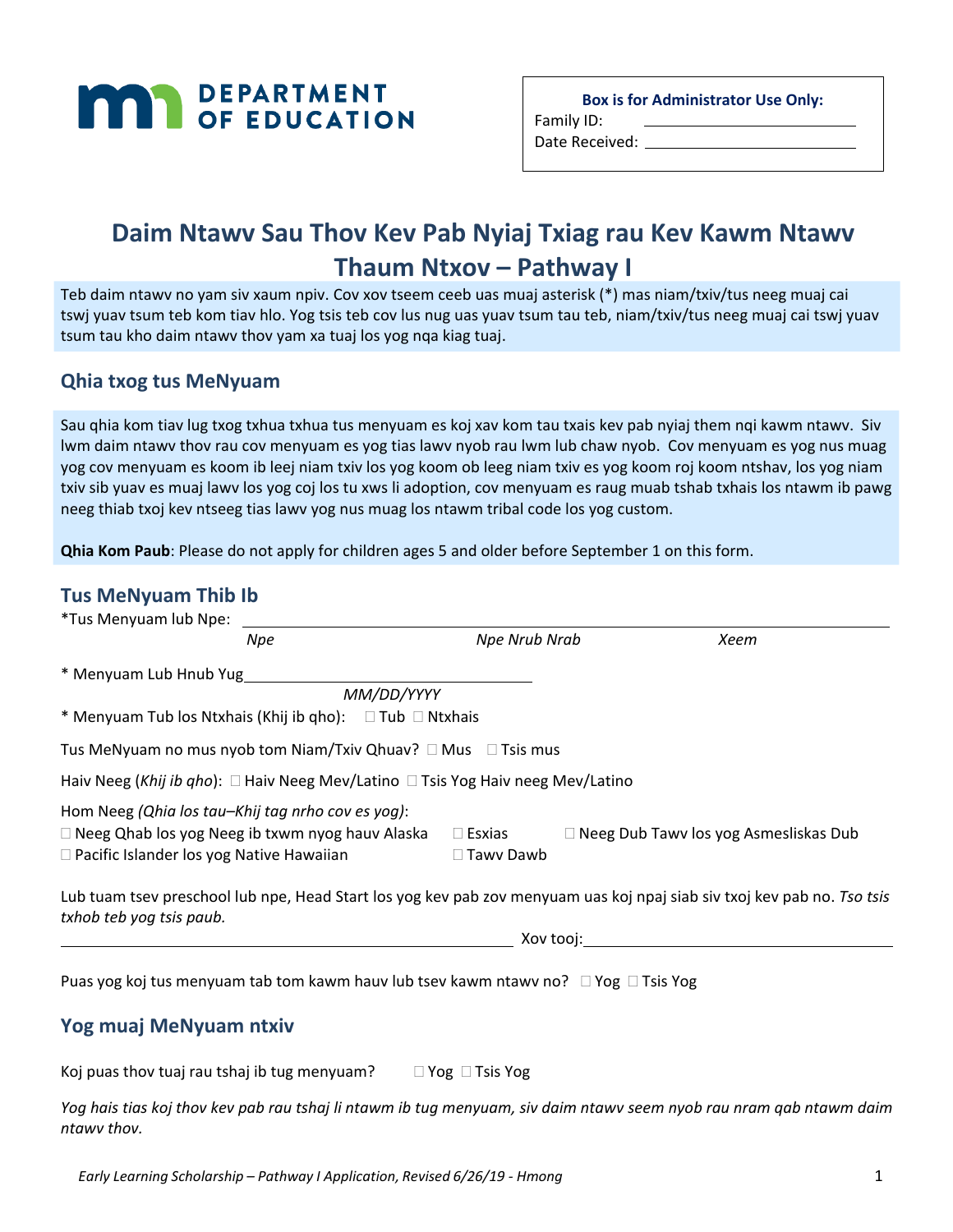### **Qhia Txog Niam Txiv/Tus Neeg Muaj Cai Tu Tus Menyuam**

### **Tus niam txiv los yog tus neeg muaj cai tu tus menyuam yuav tsum sau kom tiav sab no.**

**Qhia Kom Paub:** *Yog tias ib tug menyuam twg nyob nrog niam qhuav thiab txiv qhuav, ces koj tsis tas sau phab no thiab hla mus sau phab "Qhia Txog Niam Qhuav Txiv Qhuav"*

| Npe Nrub Nrab<br>Xeem<br>Npe<br>* Txheeb tus menyuam li cas: □ Niam □ Txiv □ Tus neeg muaj cai tu (tsev hais plaub xaiv nws)<br>Hnub Yug (*Yog tias tus niam txiv muaj hnub nyoog qis dua 21 xyoos, MM/DD/YYYY): ___________________<br>Xov tooj: Nov tooj: November 2012   November 2013   November 2013   November 2014   November 2014   November 20<br>Chaw Nyob Xa Ntawy Mus Rau (Yog hais tias lub chaw no txawy lub chaw nyob): ________________________<br>Ntaub Ntawy Qhia Txog Key Tiv Tauj Thib 1<br>Yog hais tias muaj ob tug niam txiv/tus neeg muaj cai saib xyuas tus menyuam nyob hauv lub tsev, tus niam txiv thib ob<br>yuav tsum muaj npe sau rau hauv gab no. Yog sau tus niam txiv no lub npe, ces koj yeej tso cai pub rau tus neeg Tswj<br>ntawm Ib Cheeb Tsam tiv tauj tus niam txiv no tham txog cov ntaub ntawv es koj sau qhia hauv tsab ntawv no.<br>Npe: _________<br>Npe Nrub Nrab<br><b>Npe</b><br>Xeem<br>Chaw Nyob: Chaw Nyob: 2008 2012 2013 2014 2014 2022 2023 2024 2024 2022 2023 2024 2022 2023 2024 2022 2023 202<br>Kev sib txheeb nrog tus menyuam/cov menyuam et all and the state of the state of the state of the state of the<br>Ntaub Ntawy Qhia Txog Key Tiv Tauj Thib 2<br>num, neeg ua hauj lwm pab, los sis lwm tus neeg laus uas koj xav sau hauv koj tsab ntawv thov, thov koj sau lawv lub<br>npe ntawm no. Yog sau tus niam txiv no lub npe, ces koj yeej tso cai pub rau tus neeg Tswj ntawm Ib Cheeb Tsam tiv<br>tauj tus niam txiv no tham txog cov ntaub ntawy es koj sau ghia hauv tsab ntawy no.<br><b>Npe Nrub Nrab</b><br>Npe<br>Xeem |  |  |  |
|-----------------------------------------------------------------------------------------------------------------------------------------------------------------------------------------------------------------------------------------------------------------------------------------------------------------------------------------------------------------------------------------------------------------------------------------------------------------------------------------------------------------------------------------------------------------------------------------------------------------------------------------------------------------------------------------------------------------------------------------------------------------------------------------------------------------------------------------------------------------------------------------------------------------------------------------------------------------------------------------------------------------------------------------------------------------------------------------------------------------------------------------------------------------------------------------------------------------------------------------------------------------------------------------------------------------------------------------------------------------------------------------------------------------------------------------------------------------------------------------------------------------------------------------------------------------------------------------------------|--|--|--|
| Yog xav qhia: Yog tias muaj lwm tus neeg uas yuav tsum tiv tauj rau zoo li ib tug hauv tsev neeg, neeg pab khiav dej                                                                                                                                                                                                                                                                                                                                                                                                                                                                                                                                                                                                                                                                                                                                                                                                                                                                                                                                                                                                                                                                                                                                                                                                                                                                                                                                                                                                                                                                                |  |  |  |
|                                                                                                                                                                                                                                                                                                                                                                                                                                                                                                                                                                                                                                                                                                                                                                                                                                                                                                                                                                                                                                                                                                                                                                                                                                                                                                                                                                                                                                                                                                                                                                                                     |  |  |  |
|                                                                                                                                                                                                                                                                                                                                                                                                                                                                                                                                                                                                                                                                                                                                                                                                                                                                                                                                                                                                                                                                                                                                                                                                                                                                                                                                                                                                                                                                                                                                                                                                     |  |  |  |
|                                                                                                                                                                                                                                                                                                                                                                                                                                                                                                                                                                                                                                                                                                                                                                                                                                                                                                                                                                                                                                                                                                                                                                                                                                                                                                                                                                                                                                                                                                                                                                                                     |  |  |  |
|                                                                                                                                                                                                                                                                                                                                                                                                                                                                                                                                                                                                                                                                                                                                                                                                                                                                                                                                                                                                                                                                                                                                                                                                                                                                                                                                                                                                                                                                                                                                                                                                     |  |  |  |
|                                                                                                                                                                                                                                                                                                                                                                                                                                                                                                                                                                                                                                                                                                                                                                                                                                                                                                                                                                                                                                                                                                                                                                                                                                                                                                                                                                                                                                                                                                                                                                                                     |  |  |  |
|                                                                                                                                                                                                                                                                                                                                                                                                                                                                                                                                                                                                                                                                                                                                                                                                                                                                                                                                                                                                                                                                                                                                                                                                                                                                                                                                                                                                                                                                                                                                                                                                     |  |  |  |
|                                                                                                                                                                                                                                                                                                                                                                                                                                                                                                                                                                                                                                                                                                                                                                                                                                                                                                                                                                                                                                                                                                                                                                                                                                                                                                                                                                                                                                                                                                                                                                                                     |  |  |  |
|                                                                                                                                                                                                                                                                                                                                                                                                                                                                                                                                                                                                                                                                                                                                                                                                                                                                                                                                                                                                                                                                                                                                                                                                                                                                                                                                                                                                                                                                                                                                                                                                     |  |  |  |
|                                                                                                                                                                                                                                                                                                                                                                                                                                                                                                                                                                                                                                                                                                                                                                                                                                                                                                                                                                                                                                                                                                                                                                                                                                                                                                                                                                                                                                                                                                                                                                                                     |  |  |  |
|                                                                                                                                                                                                                                                                                                                                                                                                                                                                                                                                                                                                                                                                                                                                                                                                                                                                                                                                                                                                                                                                                                                                                                                                                                                                                                                                                                                                                                                                                                                                                                                                     |  |  |  |
|                                                                                                                                                                                                                                                                                                                                                                                                                                                                                                                                                                                                                                                                                                                                                                                                                                                                                                                                                                                                                                                                                                                                                                                                                                                                                                                                                                                                                                                                                                                                                                                                     |  |  |  |
|                                                                                                                                                                                                                                                                                                                                                                                                                                                                                                                                                                                                                                                                                                                                                                                                                                                                                                                                                                                                                                                                                                                                                                                                                                                                                                                                                                                                                                                                                                                                                                                                     |  |  |  |
|                                                                                                                                                                                                                                                                                                                                                                                                                                                                                                                                                                                                                                                                                                                                                                                                                                                                                                                                                                                                                                                                                                                                                                                                                                                                                                                                                                                                                                                                                                                                                                                                     |  |  |  |
|                                                                                                                                                                                                                                                                                                                                                                                                                                                                                                                                                                                                                                                                                                                                                                                                                                                                                                                                                                                                                                                                                                                                                                                                                                                                                                                                                                                                                                                                                                                                                                                                     |  |  |  |
|                                                                                                                                                                                                                                                                                                                                                                                                                                                                                                                                                                                                                                                                                                                                                                                                                                                                                                                                                                                                                                                                                                                                                                                                                                                                                                                                                                                                                                                                                                                                                                                                     |  |  |  |
|                                                                                                                                                                                                                                                                                                                                                                                                                                                                                                                                                                                                                                                                                                                                                                                                                                                                                                                                                                                                                                                                                                                                                                                                                                                                                                                                                                                                                                                                                                                                                                                                     |  |  |  |
|                                                                                                                                                                                                                                                                                                                                                                                                                                                                                                                                                                                                                                                                                                                                                                                                                                                                                                                                                                                                                                                                                                                                                                                                                                                                                                                                                                                                                                                                                                                                                                                                     |  |  |  |
|                                                                                                                                                                                                                                                                                                                                                                                                                                                                                                                                                                                                                                                                                                                                                                                                                                                                                                                                                                                                                                                                                                                                                                                                                                                                                                                                                                                                                                                                                                                                                                                                     |  |  |  |
|                                                                                                                                                                                                                                                                                                                                                                                                                                                                                                                                                                                                                                                                                                                                                                                                                                                                                                                                                                                                                                                                                                                                                                                                                                                                                                                                                                                                                                                                                                                                                                                                     |  |  |  |
|                                                                                                                                                                                                                                                                                                                                                                                                                                                                                                                                                                                                                                                                                                                                                                                                                                                                                                                                                                                                                                                                                                                                                                                                                                                                                                                                                                                                                                                                                                                                                                                                     |  |  |  |
|                                                                                                                                                                                                                                                                                                                                                                                                                                                                                                                                                                                                                                                                                                                                                                                                                                                                                                                                                                                                                                                                                                                                                                                                                                                                                                                                                                                                                                                                                                                                                                                                     |  |  |  |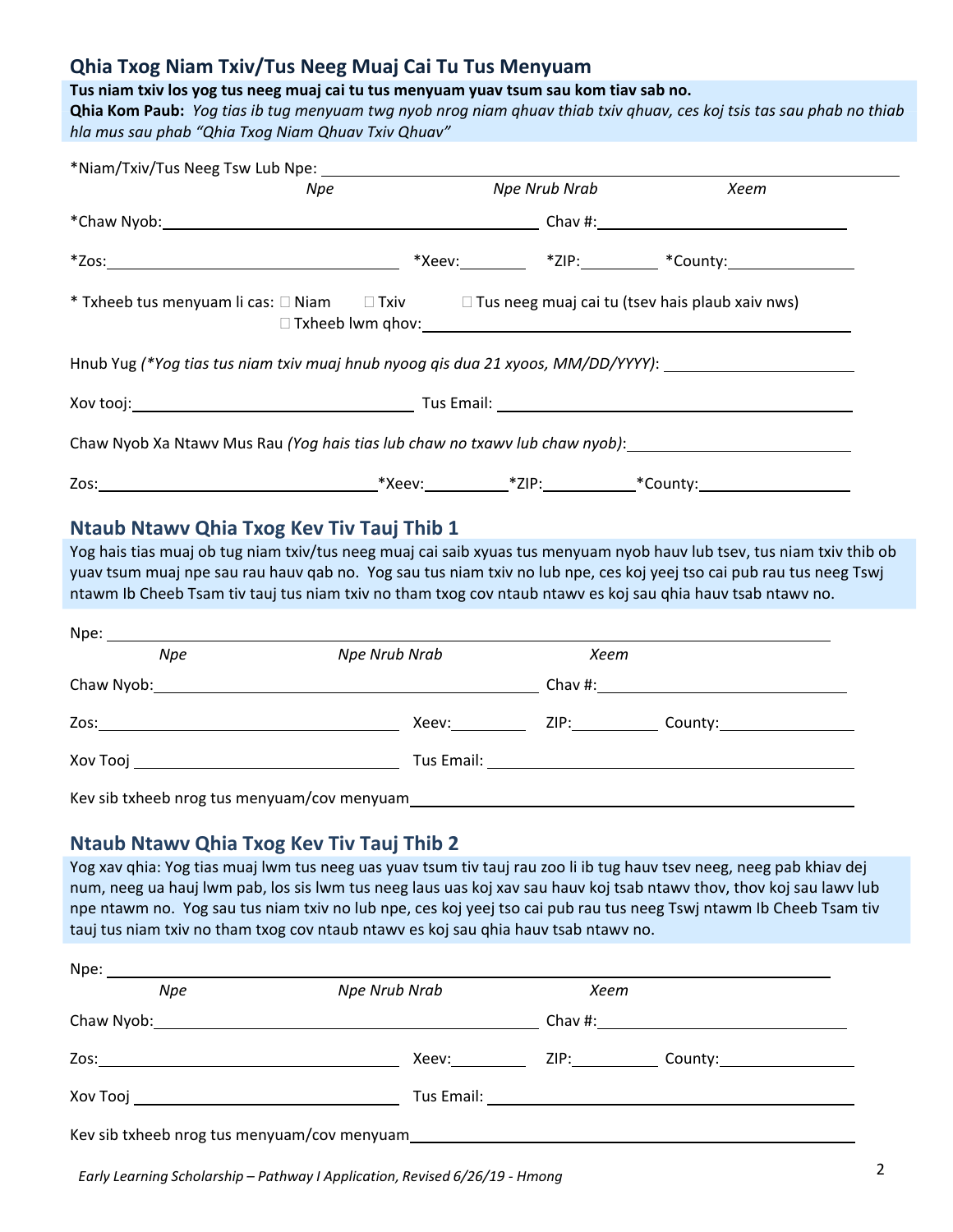### **Qhia Txog Tsev Neeg**

#### **Koj hnov txog Kev Pab Rau Kev Kawm Ntawv Ntxov qhov twg los?** *Khij txhua qhov uas muaj feem cuam.*

| $\Box$ Kuv cov kev paby         | $\Box$ Phooj ywg/Tsev Neeg                            | $\Box$ Lwy tev aus tau txais  | $\Box$ Area Administrator   |
|---------------------------------|-------------------------------------------------------|-------------------------------|-----------------------------|
|                                 |                                                       | key pab                       |                             |
|                                 | $\Box$ Kev koom hauv zej zog (xws li chav saib ntawv) | $\Box$ Hauv Computer          | $\Box$ Tshawb hauv computer |
|                                 |                                                       | (Facebook, Twitter)           |                             |
| □ Parent Aware/Child Care Aware |                                                       | $\Box$ Qhab zos, Zej zog, los | $\Box$ Ntawy tseb tawm/khu  |
|                                 |                                                       | yoglub Xeev cov kev pab       | xab nas                     |

 $\square$  Lwm qhov chaw:

#### **Qib ntawv es koj kawm tiav siab tshaj plaws yog qib twg?** *Khij ib qho:*

 $\Box$  Qis dua high school  $\Box$  Tiav High school los yog GED

 $\Box$  Kawm tej hoob qib siab los yog tsim muaj daim ntawv pov thawj qib siab  $\Box$  Tau txais daim ntawv pov thawj qib siab

#### **Tam sim no koj qhov kev ua hauj lwm yog zoo li cas?** *Khij ib qho:*

 $\Box$  Ua hauj lwm tas hnub (25 xuab moo/ib asthiv los yog ntau tshaj)

 $\Box$  Ua hauj lwm ib nrab hnub (tsawg tshaj 25 xuaj moo/ib asthiv)

 $\Box$  Tsis ua hauj lwm, tab tom nrhiav hauj lwm  $\Box$  Tsis ua hauj lwm, tsis nrhiav hauj lwm ua

#### **Hom lus twg yog hom lus es koj tsev neeg hais ntau dua tom tsev?**

| $\square$ Askiv | Hmoob | ™ Somali | ∃Mev | $\Box$ Nyab Laj |
|-----------------|-------|----------|------|-----------------|
| $\Box$ Lwm hom: |       |          |      |                 |

**Koj puas xav tau ib tug neeg pab txhais lus?**  $\Box$  Xav  $\Box$  Tsis Xav

**Tam sim no koj lub tsev neeg, los yog ua ntej 24 lub hlis tas los no, puas tau nyob ntawm ib qho chaw li nram qab no yeeb vim yog tau kev txom nyem los yog koj poob vaj tsev?** *Khij qhov es raug koj.*

 $\Box$  Nyob hauv cov tsev Shelter  $\Box$  Khiav ib qho chaw rau ib qho chaw

- $\Box$  Nyob ua ke coob coob ib ntus nrog lwm tsev neeg los yog cov phooj ywg
- $\Box$  Nyob hauv tsheb, nraum zoov, tej qhov chaw xws li public space, chaw tos qhua loj hotel los yog chaws tos qhua me motel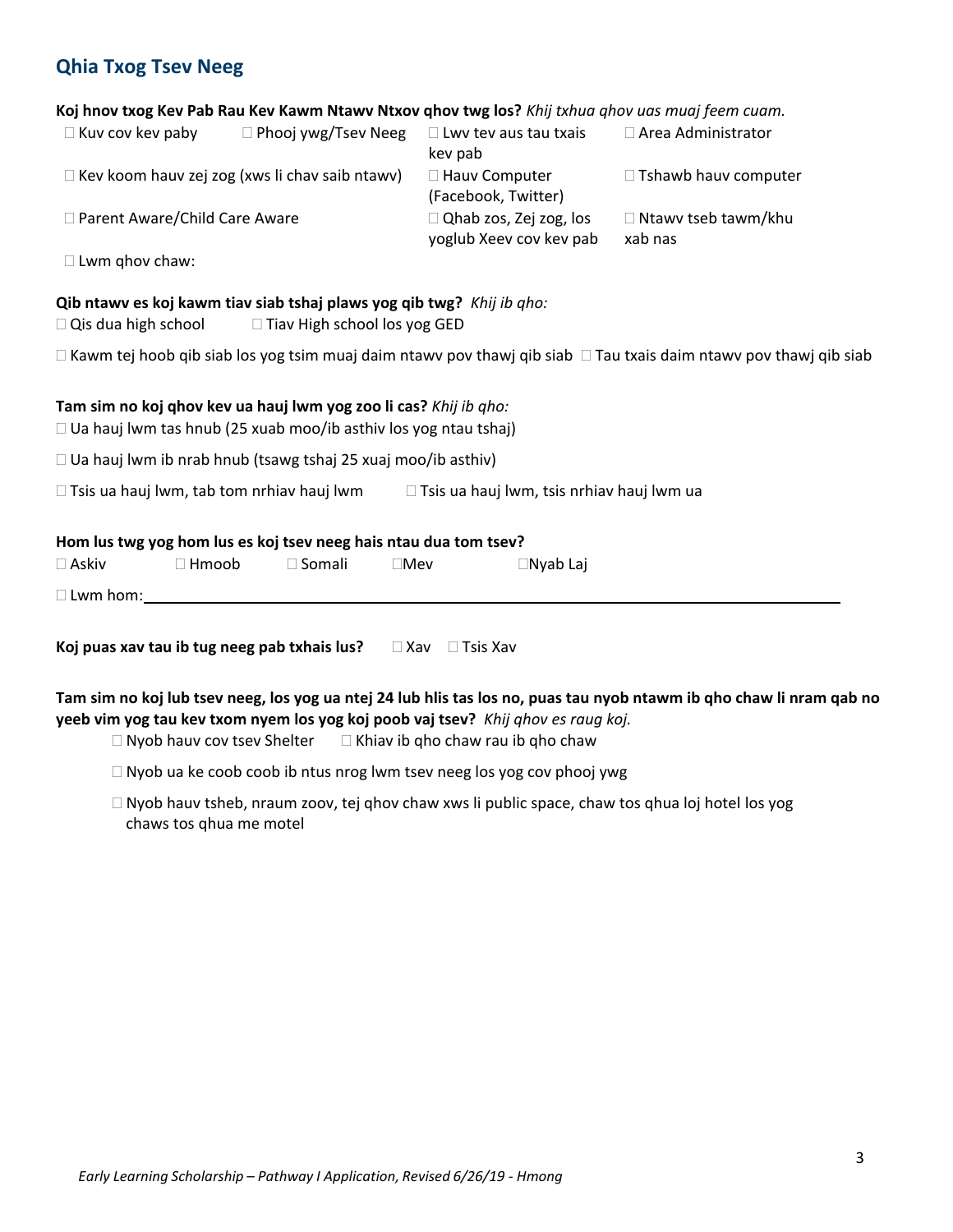# **Cov Pov Thawj Kom Tsim Nyog Tau Kev Pab: Cov Kev Qhia**

Cov tsev neeg yuav tsum tau qhia saib vim li cas thiaj li tsim nyog los ntawm ib qho ntawm ob yam:

### **Kev Xaiv 1–Cov kev pab (Programs) es yog Tsoom Fwv Teb Chaws Muab Nyiaj Pab:**

- Minnesota Family Investment Program (MFIP)
- Noj mov dawb thiab Luv Nqi Tom Tsev kawm ntawv (FRLP)
- Faib Zaub Faib Mov pub ntawm ghov chaw Neeg Qhab nyob los yog Indian Reservations
- Pab Nyiaj Txiag Them Nqi Zov Menyuam(CCAP)
- Txais Zaub Mov Dawb rau Menyuam los yog Neeg Laus (CACFP)
- Pab Zaub Mov (SNAP)
- Niam Qhuav Txiv Qhuav Tu

• Head Start

*\*Tsev neeg siv tsis tau cov nyiaj pab los ntawv CACFP los txiav txim seb puas tsim nyog tau txais nyiaj pab them nqis kawm ntawv. Tsev neeg qhov kev tsim nyog tau txais kev pab yuav tsum yog siv lawv cov nyiaj lawv khwv tau nkaus xwb.*

**Tej yam no los kuj pub los yog lees txais tau tias muaj feem xyuam los yog koom nrog:** Muaj ib daim ntawv sau txog qhov kev pab los yog qhov program es muaj lawv lub thwj los yog letter head; muaj daim ntawv thov nrog rau qhov chaw kos npe kev pom zoo (i.e., pom zoo CACFP los yog FRPL cov ntawv thov); cov ntawv tso cai los ntawm cov chaw pab los yog public program; cov nuj nqis tau them tam sim no los yog daim receipt sau them nqi rau qhov chaw (piv txwv., MEC<sup>2</sup> daim nqi los ntawm CCAP); los yog thaij ib thaj duab (screenshot) los ntawm qhov chaw ceev cov ntaub ntawv (xws li., menyua no mov dawb los yog luv nqi hauv tsev kawm ntawv [free or reduced price lunch status in Infinite Campus]). Ntawv pov thawj tias muaj kev koom mas yuav tsum muaj niam/txiv/tus neeg muaj cai tswj lub npe thiab/los yog cov menyuam, yuav tsum sau sij hawm, thiab yuav tsim siv tau thaum txog sij hawm txais kev pab. **Tej Yam pov thawj es tsis pub los yog tsis lees yog:** daim ntawv qhia tias muaj npe nyob hauv daim ntawv muaj npe tos los yog waitlist letter, daim ntawv thov es twb tsis tau muaj kev pom zoo tso cai, cov ntaub ntawv es tsis muaj vas thib, thiab/los yog cov ntaub ntawv tas kas nuv.

**Kev Xiv 2:** Yog hais tias koj tus menyuam tsis koom tes nrog ib txoj kev pab los ntawm tsoom fwv meskas uas muaj npe nyob ntawm Kev Xaiv 1, ces koj yuav tsum teb ob daim ntawv ntawm Kev Xaiv *2: Daim ntawv kuaj txog nyiaj txiag* nyob rau nplooj tom qab thiab xa daim ntawv tuaj qhia txog koj tsev neeg cov nyiaj khwv tau.

- Ntawm cov neeg laus nyob hauv ib lub tsev daim ntawv qhia kom paub txov cov nyiaj khwv tau**:** Muaj tag nrho cov npe sau cia nyob hauv lub tsev es yog muaj tag nrho cov neeg nyob hauv lub tsev, txawm tias yuav sib txheeb thiab tsis txheeb (xws li pog thiab yawg, lwm cov txheeb ze, los yog phooj ywg) uas yog cov es muaj kev sib koom txog cov nyiaj khwv tau thiab sib pab them cov nuj nqis. Tus neeg ua ntaub ntawv thov yuav tsum tau sau lawv lub npe thiab tag nrho cov menyuam es nrog lawv nyob. Cov tsev neeg uas tsis muaj lwm cov tib neeg uas nws khwv tau nws noj law, xws li tus khub sib pab them tsev.
- Kev Qhia Txog **Cov Menyuam Uas Nyob Koom Ib Tse:** Teev tag nrho cov mynuam mos ab, menyuam yaus, thiab cov tub/ntxhais kawm ntawv txog ntua rau cov kawm qib 12 uas nyob koom ib lub tsev yam koom ib pob nyiaj thiab nuj nqi, txawm hais tias lawv tsis sib txheeb. Sau rau lwm daim ntawv xa tuaj los tau. Yog xav paub tshaj no ntxiv txog tsev neeg loj nplaum l icas, mus saib "Who is in a SNAP household" nyob rau ntu ntawm US Department of Agriculture (USDA) kev tsim nyog tau [SNAP lub vaj sab \(](SNAP%20)https:/[/www.fns.usda.gov/snap\).](http://www.fns.usda.gov/snap))

**Xa cov ntawv pov thawj uas siv tau nrog rau cov neeg laus uas muaj npe**, nrog rau cov ntawv W-2 xyoo tag los no, ob daim tw tshev tshiab, ntawv hia txog cov nyiaj pab, los yog ntaub ntawv los ntawm tuam txhab ua hauj lwm yam siv tuam txhab daim ntawv muaj lawv lub npe. Cov tw tshev mas yuav tsum ua ntej rau lub hli ua ntej tau txais kev pab. Yog hais tias tsis muaj lwm cov ntaub ntawv, cov ntawv ua se xyoo tag los no los kuj siv tau. Tov ntaub ntawv ua se mas yuav tsum yog daim qauv uas koj kos npe es muab xa mus rau Internal Revenue Service (IRS) los yog daim ntawv pov thawj hais tias koj xa hauv computer mus lawm. Yog tsev neeg tsis muaj ib kob nyiaj los qhov twg los, ib tug ntawm cov neeg laus hauv tsev neeg yuav tsum teb daim ntawv tsis muaj nyiaj txiag los qhov twg los (*Household Declaration of No Income)* nyob rau Nplooj 14.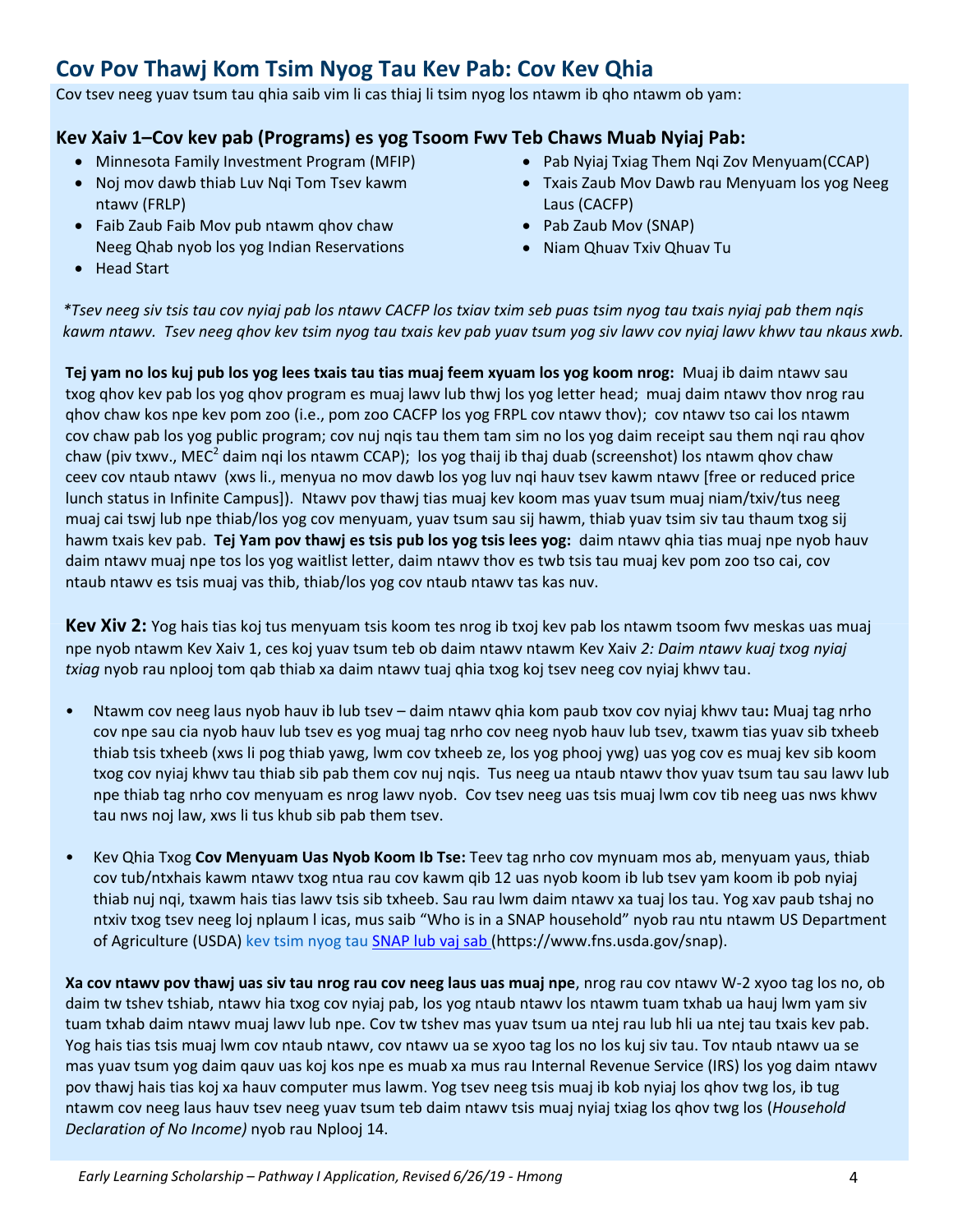### **Tsev Neeg Cov Ntaub Ntawv Qhia Tau Hais Tias Tsim Nyog Tau Txais Kev Pab**

### **Xaiv qhov option 1–Cov kev pab (Programs) es yog Tsoom Fwv Teb Chaws Muab Nyiaj Pab**

**Tam sim no koj puas koom tes nrog tsoom teb chaws cov kev pab no?** Yog hais tias koj tsis koom nrog ib txoj kewv pab hauv qab no, koj yuav tsum xa daim ntawv pov thawj qhia pom saib koj koom nrog txoj kev pab twg.

- □ Minnesota Family Investment Program (MFIP)
- □ Noj mov dawb thiab Luv Nqi Tom Tsev kawm ntawv (FRLP)
- $\Box$  Faib Zaub Faib Mov pub ntawm ghov chaw Neeg Qhab nyob los yog Indian Reservations
- □ Pab Nyiaj Txiag Them Nqi Zov Menyuam (CCAP)
- Txais Zaub Mov Dawb rau Menyuam los yog Neeg Laus (CACFP)
- □ Pab Zaub Mov (SNAP)
- □ Niam Qhuav Txiv Qhuav Tu

□ Head Start

Yog hais tias koj **tsis** koom nrog rau ib txoj kev pab los ntawm tsoom fwv, koj yuav tsum tau teb *Kev Xaiv 2* kom tag nrho*: Daim Ntawv Kuaj Txog Nyiaj Txiag* nyob rau nplooj tom qab thiab xav cov ntaub ntawv qhia txog nyiaj txiag uas siv tau.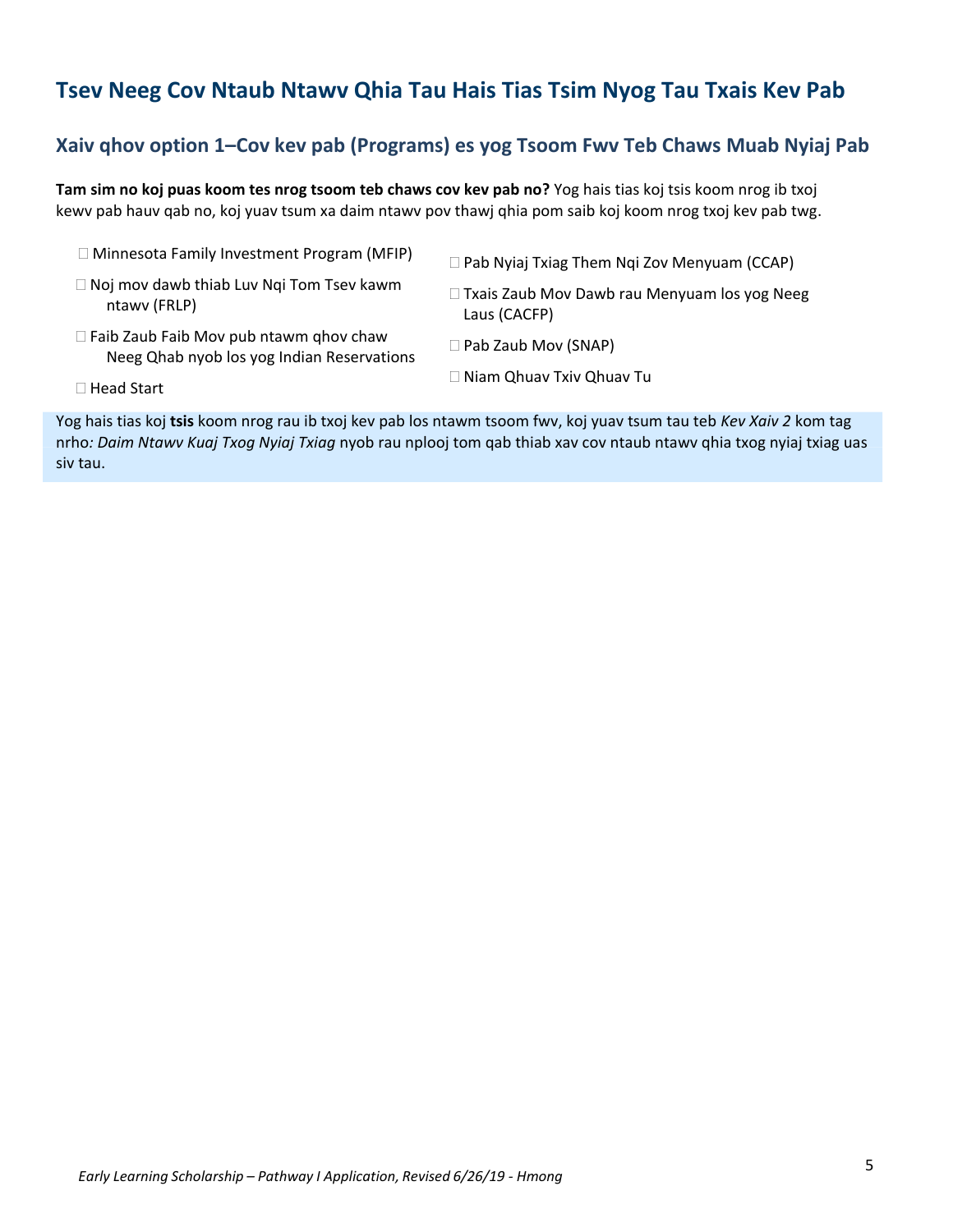**Teb nplooj no kom tag** thiab xa cov ntaub ntawv txog nyiaj txiag uas siv tau yog hais tias koj **tsis** muaj kev koom nrog rau Kev Xaiv Option 1 cov kev pab rau pej xeem. **Hla nplloj no yog hais tias** koj yeej koom tes nrog rau Kev Xaiv Option 1 cov kev pab rau pej xeem uas teev nyob rau Nplooj 5.

### **Kev Xaiv 2: Daim Ntawv Kuaj Nyiaj Txiag**

### **Cov Neeg Laus Hauv Tsev Neeg – Daim ntawv Qhia Kom Paub Txog Cov Nyiaj Khwv Tau**

| Cov Neeg Laus - Lub Npe thiab Lub Xeem                                                                                                                                                                                                                                                                                                                                                                                                                                                                                                                                                                                                                                                                                                                      | Nyiaj Khwy tau ua ntej txiav se<br>Pem Hauj Lwm<br>Do not write in an hourly wage. Tsis<br>txhob sau nyiaj xuab moo |                                    | Ua Teb los<br>yog ua lag<br>luam                                                                | Them nqi menyuam, Them nqi yug<br>tus poj niam los yog tus txiv tom<br>qab sib nrauj |                 |                                                                                                                                   |                                                       | Lwm yam nyiaj khwv tau        |                                                                        |                                     |                 | <b>Tsis</b><br>muaj<br>nyiaj                                                                                                                                |                                     |                                        |                                     |                     |                                                                                |
|-------------------------------------------------------------------------------------------------------------------------------------------------------------------------------------------------------------------------------------------------------------------------------------------------------------------------------------------------------------------------------------------------------------------------------------------------------------------------------------------------------------------------------------------------------------------------------------------------------------------------------------------------------------------------------------------------------------------------------------------------------------|---------------------------------------------------------------------------------------------------------------------|------------------------------------|-------------------------------------------------------------------------------------------------|--------------------------------------------------------------------------------------|-----------------|-----------------------------------------------------------------------------------------------------------------------------------|-------------------------------------------------------|-------------------------------|------------------------------------------------------------------------|-------------------------------------|-----------------|-------------------------------------------------------------------------------------------------------------------------------------------------------------|-------------------------------------|----------------------------------------|-------------------------------------|---------------------|--------------------------------------------------------------------------------|
| Yeeb vim yog rau ghov kev pab no, cov tib neeg nyob<br>hauv lub tsev ces yog "txhua tus neeg es nyob hauv<br>lub tsev nrog koj thiab sib koom nyiaj txiag khwv tau<br>thiab sib pab them nuj ngis, txawm tias nej tsis sib<br>txheeb." Sau tag nrho txhua tus neeg nyob hauv koj lub<br>tsev cov npe thiab cov xeem thiab cov nyiaj lawy khwy<br>tau, txhob sau cov nyiaj xees. Sau cov tub ntxhais es<br>mus kawm ntawv qib siab kev deb ib ntus tib si. *Yog<br>tias muaj tej tus neeg laus es koj sau npe tab sis nws tsis<br>muaj nyiaj nws khwy tau ces khij kem tom kawm nkaus.<br>Qhia kom paub: Ces koj yuav tsum tau sau kom tiav ib<br>daim ntawy tias nws yeej tsis muaj nyiaj hu ua self-<br>declaration of no income thiab xa daim ntawy tuai. | Nyiaj khwy<br>tau uas ntej<br>txiav tawm<br>(nyiaj tsis<br>nga los tsev)                                            | piam)<br>$\lim$<br>asthiv<br>txhua | piam)<br>$\underline{\underline{\epsilon}}$<br>$\overline{\omega}$<br>asthiv<br>$\sim$<br>txhua | zaug ntawm ib lub hlis<br>$\sim$                                                     | Ixhua txhua hli | Cov nyiaj tau<br>tom gab them<br>tej nuj ngis<br>ntawm lub lag<br>luam gas.<br>Qhia seb yog<br>ib xyoos los<br>yog ib hlis<br>(5) | Nyiaj them<br>rau koj<br>Payments<br>received.<br>(5) | piam)<br>asthiv (lim<br>surk: | piam)<br>$\mathbf{lim}$<br>$\overline{c}$<br>asthiv<br>$\sim$<br>txhui | hlis<br>dul di mwnta gusz<br>$\sim$ | Txhua txhua hli | Nyiai laus, nyiai<br>so thaum laus<br>tsis ua hauj<br>lwm, nyiaj xiam<br>oos qhab, nyiaj<br>poob hauj lwm,<br>nyiaj qub tub<br>rog, lwm yam<br>nyiaj<br>(5) | piam)<br>$(\lim$<br>asthiv<br>txhua | asthiv (2 lim piam)<br>$\sim$<br>txhua | ntawm ib lub hlis<br>zaug<br>$\sim$ | Ξ<br>txhua<br>Txhua | Khij<br>ghov<br>no yog<br>tias tus<br>neeg<br>laus no<br>tsis<br>muaj<br>nyiaj |
|                                                                                                                                                                                                                                                                                                                                                                                                                                                                                                                                                                                                                                                                                                                                                             |                                                                                                                     | $\Omega$                           | $\Omega$                                                                                        | $\Omega$                                                                             | $\Omega$        |                                                                                                                                   |                                                       | $\Omega$                      | $\Omega$                                                               | $\Omega$                            | $\Omega$        |                                                                                                                                                             | $\Omega$                            | $\Omega$                               | $\Omega$                            | $\Omega$            |                                                                                |
|                                                                                                                                                                                                                                                                                                                                                                                                                                                                                                                                                                                                                                                                                                                                                             |                                                                                                                     | $\Omega$                           | $\lambda$                                                                                       | $\Omega$                                                                             | $\Omega$        |                                                                                                                                   |                                                       | $\Omega$                      | O                                                                      | O.                                  | $\Omega$        |                                                                                                                                                             | $\Omega$                            | $\Omega$                               | $\Omega$                            | $\Omega$            |                                                                                |
|                                                                                                                                                                                                                                                                                                                                                                                                                                                                                                                                                                                                                                                                                                                                                             |                                                                                                                     | $\Omega$                           | $\Omega$                                                                                        | $\Omega$                                                                             | $\Omega$        |                                                                                                                                   |                                                       | $\Omega$                      | $\Omega$                                                               | $\Omega$                            | $\Omega$        |                                                                                                                                                             | $\Omega$                            | $\Omega$                               | $\Omega$                            | $\Omega$            |                                                                                |
|                                                                                                                                                                                                                                                                                                                                                                                                                                                                                                                                                                                                                                                                                                                                                             |                                                                                                                     | $\Omega$                           | $\lambda$                                                                                       | $\Omega$                                                                             | $\Omega$        |                                                                                                                                   |                                                       | $\Omega$                      | O                                                                      | $\Omega$                            | $\Omega$        |                                                                                                                                                             | $\Omega$                            | $\Omega$                               | $\Omega$                            | $\Omega$            |                                                                                |
|                                                                                                                                                                                                                                                                                                                                                                                                                                                                                                                                                                                                                                                                                                                                                             |                                                                                                                     | $\Omega$                           | 0                                                                                               | $\Omega$                                                                             | O               |                                                                                                                                   |                                                       | $\Omega$                      | O                                                                      | O.                                  | $\Omega$        |                                                                                                                                                             | $\Omega$                            | $\Omega$                               | $\Omega$                            | $\Omega$            |                                                                                |
|                                                                                                                                                                                                                                                                                                                                                                                                                                                                                                                                                                                                                                                                                                                                                             |                                                                                                                     | $\Omega$                           | 0                                                                                               | $\Omega$                                                                             | O               |                                                                                                                                   |                                                       | $\Omega$                      | Ω                                                                      | O.                                  | $\Omega$        |                                                                                                                                                             | $\Omega$                            | O                                      | $\Omega$                            | $\Omega$            |                                                                                |

### **Cov Menyuam Nyob Hauv Tsev Neeg**

| <b>Menyuam Lub Npe</b> | <b>Menyuam Lub Xeem</b> | <b>Menyuam Lub</b><br><b>Hnub Nyoog</b> | Menyuam es coj los tu: Yog hais tias ib lub<br>koos haum los yog lub tsev hais plaub mua<br>kev lav phib xaub raws cai rau tus menyuam<br>no, ces kos hauv lub voj voog. |
|------------------------|-------------------------|-----------------------------------------|--------------------------------------------------------------------------------------------------------------------------------------------------------------------------|
|                        |                         |                                         |                                                                                                                                                                          |
|                        |                         |                                         |                                                                                                                                                                          |
|                        |                         |                                         |                                                                                                                                                                          |
|                        |                         |                                         |                                                                                                                                                                          |
|                        |                         |                                         |                                                                                                                                                                          |
|                        |                         |                                         |                                                                                                                                                                          |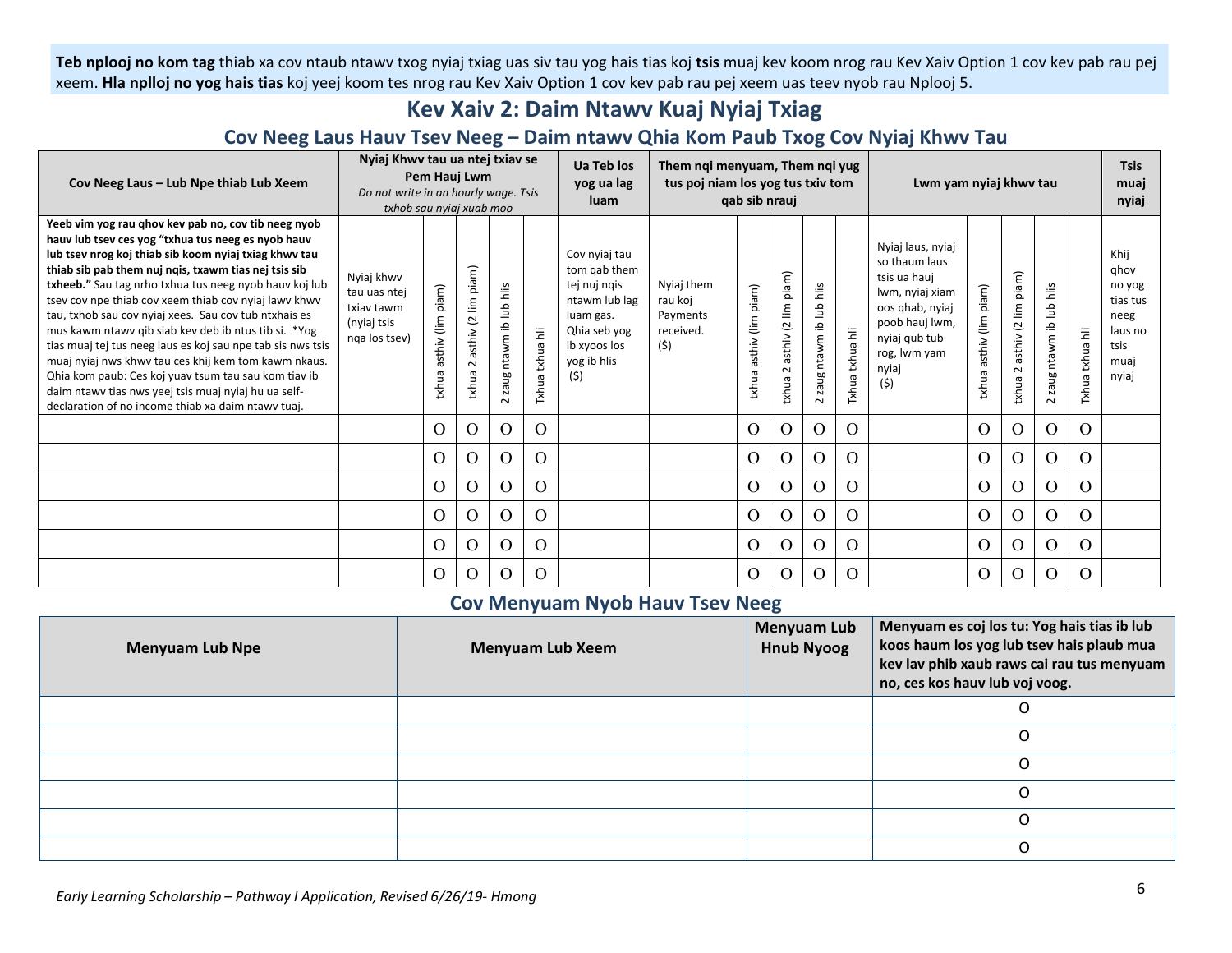Yog hais tias koj tsis ua ntawqv thov kevc pab tiv thaiv menyuam thiab/los yog ua niam/txiv qhuav, hla nplooj ntawv no.

# **Rau Tus MeNyuam uas Muaj Kev Tiv Thaiv**

| Yog hais tias koj tus menyuam tsis tau txais kev tiv thaiv, thov tsis thob teb nqe lus no.                                                                                                                                                                                                                                                    |               |      |                            |  |  |  |
|-----------------------------------------------------------------------------------------------------------------------------------------------------------------------------------------------------------------------------------------------------------------------------------------------------------------------------------------------|---------------|------|----------------------------|--|--|--|
|                                                                                                                                                                                                                                                                                                                                               |               |      |                            |  |  |  |
|                                                                                                                                                                                                                                                                                                                                               |               |      |                            |  |  |  |
|                                                                                                                                                                                                                                                                                                                                               |               |      |                            |  |  |  |
| <b>Qhia Txog Niam/Txiv Qhuav</b>                                                                                                                                                                                                                                                                                                              |               |      |                            |  |  |  |
| Ntu no mas yuav tsum yog Tus Worker Rau Niam/Txiv Qhuav los teb.                                                                                                                                                                                                                                                                              |               |      |                            |  |  |  |
| Ygo teb ntu no lawm, koj tso koj tus kheej hais tias koj yog tus neeg tiv tuaj tau rau Cov Neeg Tuav Ntaub Ntawv yog<br>muaj kev sib sab laj txog daim ntawv no. Tus Worker rau Niam/Txiv Qhuav yuav tsum ceeb toom rau Cov Neeg Tuav<br>NTaub Ntawv yog muaj kev hloov dab tsis uas yuav muaj kev cuam tshuam txog tus menyuam txoj kev pab. |               |      |                            |  |  |  |
|                                                                                                                                                                                                                                                                                                                                               |               |      |                            |  |  |  |
| Niam/Txiv Qhuav Lub Hoob Kas Qhov Chaw Nyob: Manual Changer Changer Changer Changer Changer Changer Changer Ch                                                                                                                                                                                                                                |               |      |                            |  |  |  |
|                                                                                                                                                                                                                                                                                                                                               |               |      |                            |  |  |  |
|                                                                                                                                                                                                                                                                                                                                               |               |      |                            |  |  |  |
| Muaj Kev Xaiv: Kev Tiv Tauj Niam/Txiv Qhuav                                                                                                                                                                                                                                                                                                   |               |      |                            |  |  |  |
| Niam/Txiv Qhuav Lub Npe: Miam/Txiv Qhuav Lub Npe:<br>Npe                                                                                                                                                                                                                                                                                      | Npe Nrub Nrab | Xeem |                            |  |  |  |
|                                                                                                                                                                                                                                                                                                                                               |               |      | Xeev: $\rule{1em}{0.15mm}$ |  |  |  |
|                                                                                                                                                                                                                                                                                                                                               |               |      |                            |  |  |  |

Tus Xov Tooj: 1988) Tus Email Address: 1988 Tus Email Address: 1988 Tus Email Address: 1988 Tus Email Address:

*Early Learning Scholarship – Pathway I Application, Revised 6/26/19 - Hmong* <sup>7</sup>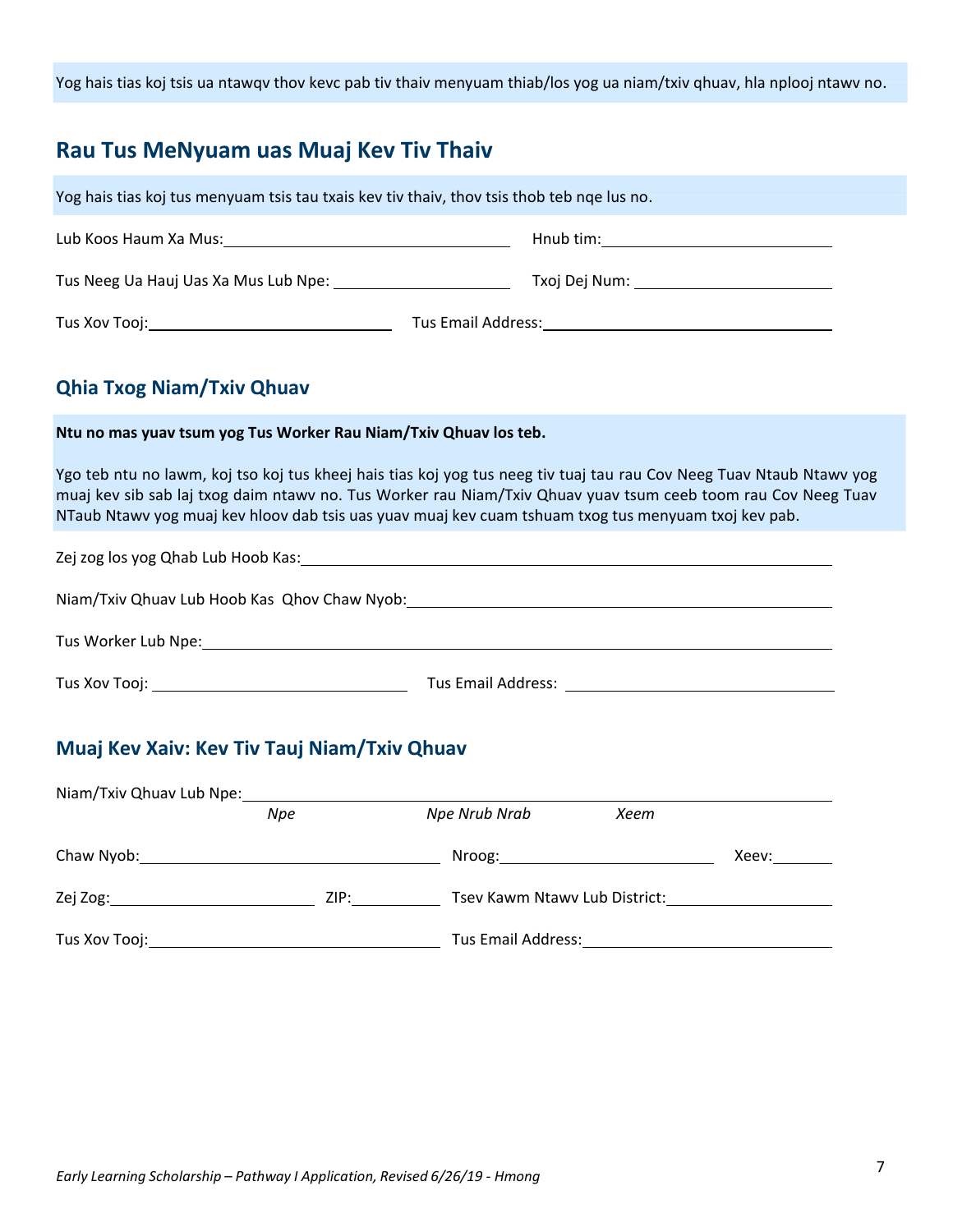# **Kev Txaus Siab Pom Zoo ua Raws Li Qhov Yuav Tsum Tau Ua – Thov Nyeem**

**Yog thaum kos npe rau daim ntawv thov kev pab no lawm, koj yeej tau lees tias koj twb yeej tau nyeem, tau nkag siab thiab pom zoo rau tej kev es yuav tsum tau ua los ntawm Kev Pab Nyiaj Txiag Rau Kev Kawm Thaum Ntxov thiab cov khoom uas tau sau nyob rau hauv qab no.** 

- Cov ntaub ntawv sau nyob rau hauv daim ntawv sau thov kev pab nyiaj no yeej muaj tseeb, thiab tag nrho cov neeg nyob hauv lub tsev no cov nyiaj yeej muab sau qhia tag nrho tib si. Yog tias kuv txhob txwm sau cov ntaub ntawv tsis muaj tseeb, ces kuv tus menyuam yuav poob qhov kev pab nyiaj txiag them nqi rau kev kawm thiab kuj yuav tau them cov nyiaj uas lub xeev twb tau pab tuaj lawm rov qab rau lub xeev.
- **Kuv tus menyuam muaj 3- txog 5-xyoos** yuav tsum mus Luj Txog Kev Kamw Ntawv Ntxov tsis pub dhau 90 hnub tom qab xaiv txoj kev kawm uas yuav siv cov nyiaj pab mus them. Yog hais tias kuv tus menyuam tau txais kev pab thaum muaj 0 thiab 2 xyoos, lawv yuav tsum tau mus luj 90 hnub ua ntej tom qab lawv muaj 3 xyoos.
- Kuv tus menyuam yeej tsim nyog tau txais kev pab nyiaj them nqi ntawv mus txog lub Yim Hlis tim 31 ntawm lub xyoo es nws muaj hnub nyoog txaus mus kawm hoob Kindergarten, los yog muaj 5 xyoos thaum lub Cuaj Hlis 1, los yog yeej tau txais kev pab tsuav yog lub xeev tseem muaj nyiaj pab.
- Kuv yuav ghia rau tus neeg Tswj cov nyiaj txiag/Tus neeg Tswj ib Cheeb tsam kom lawv paub thaum twg kuv tus menyuam tsum tsis mus kawm ntawv ntawm qhov chaw es siv cov nyiaj pab no them.
- Kuv yuav ghia rau tus neeg Tswj cov nyiaj txiag/Tus neeg Tswj ib Cheeb tsam kom lawv paub thaum twg kuv khiav tsev los yog qhov kev tiv tauj kom tau kuv no hloov lawm.
- Kuv tus menyuam yuav tsum tau cuv npe rau cov tsev kawm ntawy es muaj kev koom tes rau txoj kev ntsuam xyuas los ntawm cov niam txiv Parent Aware tsis pub dhau 10 lub hlis thaum tau muab kev pab nyiaj txiag rau Kev Kawv Thaum Ntxov tsis li ntawd ces cov nyiaj no yuav muab tshem los yog muab cancel. Yog hais tias tsim nyog, Tus neeg Tuav Ntaub Ntawv mam li pab xaiv ib txoj kev kawm. Cov nyiaj txiag pab no kuj yuav muab tshem tawm los yog cancel ntxov dua li 10 lub hlis yog tias kuv yeej tsis tiv tauj mus rau tus neeg tswj cov nyiaj pab/tus neeg tswj ib cheeb tsam es qhia rau lawv txog lub hom phiaj kuv yuav npaj siv cov nyiaj no.
- Yuav tsum tuaj kawm ntawv tas mus li. Kev Pab Nyiaj Txiag rau Kev Kawm yuav tsis them yog hasi tias qhaj tshaj li ntawm 25 hnub, 10 hnub mas yeej npaj kaw thiab 11 hnub muaj kev phav. Yog qhaj tshaj li ntawm 25 hnub ces txoj kev pab yuav tsis them thiab yus yuav tsum tau them cov nqi ntawv.
- Yog hais tias lub tsev kawm ntawv tsis koom nrog kev ntsuam xyuas ntawm cov niam txiv Parent Aware, Kuv kuj yuav siv tsis tau cov nyiaj Pab Them Nqi Kawm Ntawm Thaum Ntxov rau lub tsev kawm ntawv lawm.
- Pib thaum lub Xya Hli Ntuj hnub tim 1, 2020 no, Kev Pab Nyiaj Txiag rau Kev Kawm
- Yog hais tias kuv yog tus neeg zov menyuam uas koom tes nrog Parent Aware, kuv to taub hais tias kuv yuav siv tsis tau kuv tus menyuam Kev Pab Nyiaj Txiag rau Kev Kawm ntawm kuv tsev neeg chav zov menyuam yam muaj ntawv tso cai.

### **Yuav Tsum Pom Zoo Tso Cai Qhia Rau Lwm Tus Txoj Koj Cov Ntaub Ntawv**

#### **Koj yuav pom zoo tso cai rau txhua nqi lus hauv qab no thiaj li koom tau kev pab nyiaj txiag them nqis kawm ntawv.**

- Tus neeg Tswj cov nyiaj txiag pab them nqi kawm ntawv/tus neeg Tswj Ib Cheeb Tsam los yog tus Scholarship/Area Administrator yeej qhia tau rau lwm tus txog ib tug menyuam/coob tus menyuam cov npe, lub chaw nyob, hnub yug, thiab yog tub los yog ntxhais, thiab qhia tau kuv lub npe thiab lub chaw nyob uas yog sau rau hauv daim ntawv sau tuaj thov kev pab, thiab kuj qhia tau tias nyiaj txiag pab npaum li cas rau kuv tus menyuam thiab hnub vas thib es tau muab cov nyiaj no rau nws, thiab qhia tau tias lub tsev kawm ntawv kuv xaiv yog lub twg. Yuav tsum tau ua qhov no kom cov ntaub ntawv sib xws los daim daim ntawv thov thiab *Daim Ntawv Txog Lus Tau Txais Kev Pab*  thiab cov xov tseem ceeb khaw cia los ntawm txoj kev kawm no.
- Tus neeg Tswj cov nyiaj txiag pab them nqi kawm ntawv/tus neeg Tswj Ib Cheeb Tsam los yog tus Scholarship/Area Administrator yeej qhia tau rau lwm tus txog ib tug menyuam/coob tus menyuam cov npe, lub chaw nyob, hnub yug, thiab yog tub los yog ntxhais, thiab qhia tau kuv lub npe thiab lub chaw nyob uas yog sau rau hauv daim ntawv sau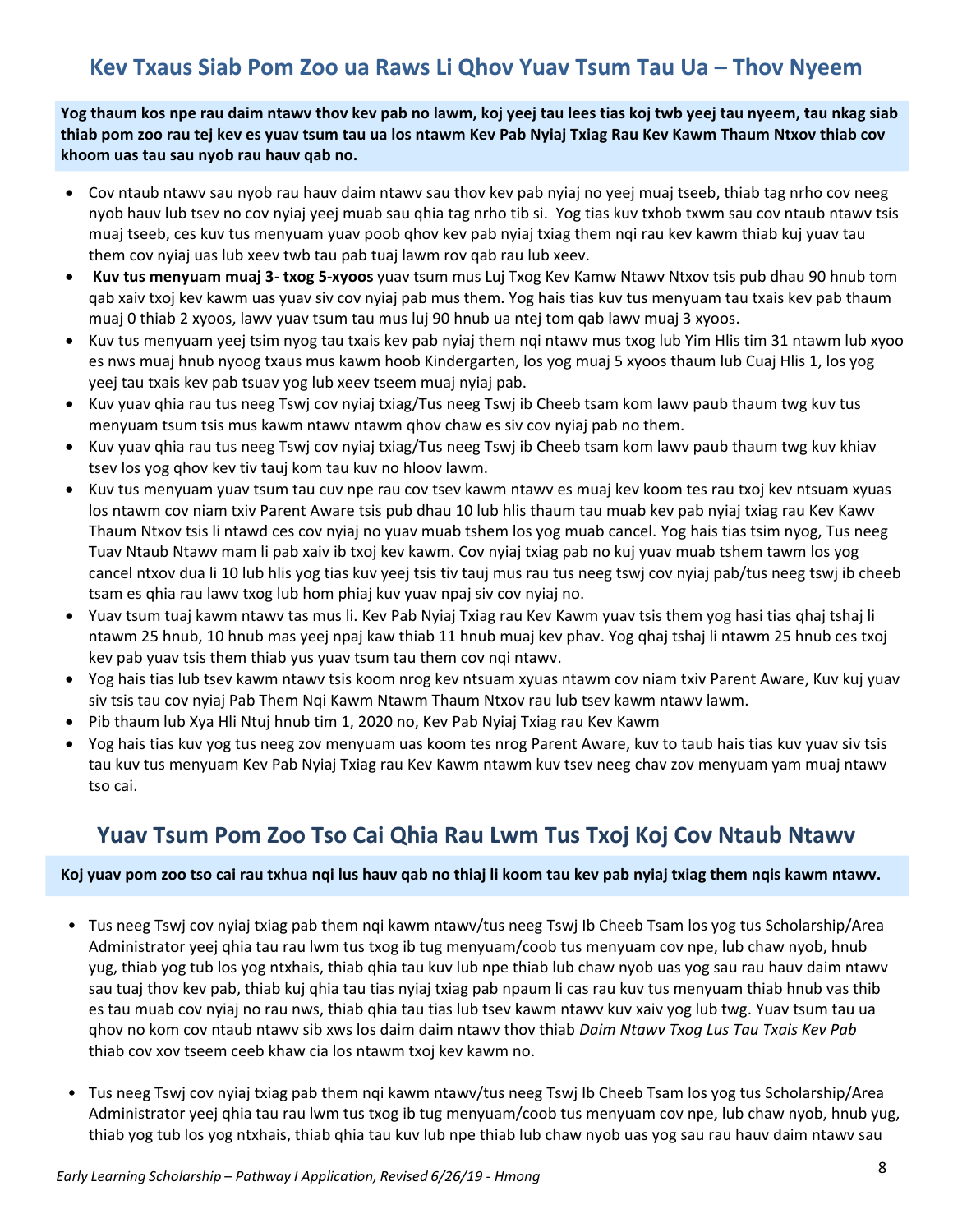tuaj thov kev pab nrog rau: (1) cov tsev kawm ntawv hauv paus loj nyob ib cheeb tsam ntawv kuv, uas lub hom phiaj yog tsim ib co lej cim sawv cev rau kuv tus menyuam nyob hauv lub xeev los yog tus (SSID) number es Tus neeg Tswj cov nyiaj txiag pab them nqi kawm ntawv/tus neeg Tswj Ib Cheeb Tsam los yog tus Scholarship/Area Administrator yuav siv, thiab (2) lub tuav tsev tswj kev kawm ntawv hauv lub xeev Minnesota (MDE) thiaj li paub nrhiav kom tau koj tus menyuam thiab txheeb kom tau meej txog tej kev them nqi rau kev kawm ntawv.

- Lub tuav tsev tswj kev kawm ntawv hauv lub xeev Minnesota (MDE) kuj yuav qhia tau kuv tej ntaub ntawv kuv sau qhia txog kuv thiab kuv tus menyuam/cov menyuam txoj kev tsim nyog tau txais kev pab nyiaj txiag them nqi ntawv rau lwm lub koos haum ntawm tsoom fwv thiab cov tsev kawm ntawv kom lawv paub, xws li: Qhia rau cov chaw es pab nyiaj txiag them nqi zov menyuam (CCAP), cov koos haum ntawm county los yog tribal, MFIP, SNAP, Head Start, noj sus mov dawb thiab luv nqi pem tsev kawm ntawv, thiab cov chaw nqa zaub mov dawb rau menyuam yaus thiab neeg laus. Cov koos haum no kuj yuav muab qhov lawv paub txog kuv thiab qhov kuv tus menyuam tsim nyog tau kev pab no los siv kom tau kev pab nyiaj txiag los ntawm lub Tuam Tsev Saib Xyuas Kev Kawm Ntawv hauv lub Xeev Minnesota. Cov ntaub ntawv tseem ceeb txog kuv no kuj siv tau los kuaj xyuas seb kuv tsev neeg cov nyiaj khwv tau puas yuav tsim nyog tau txais kev pab thiab coj los tswj qhov kev siv nyiaj txiag them nqi kawm ntawv thiab lwm qhov kev pab los ntawm tsoom fwm. Kuv nkag siab tias kev tso cai pom zoo pub qhia txog qhov uas paub txog kuv no yuav pub qhia mus ntev li 6 lub hlis tom qab qhov kev pab nyiaj txiag rau kuv xaus lawm.
- Tus neeg Tswj cov nyiaj txiag pab them nqi kawm ntawv/tus neeg Tswj Ib Cheeb Tsam los yog tus Scholarship/Area Administrator yeej qhia tau kuv cov ntaub ntawv kuv tau sau ntawm kuv daim ntawv thov nrog rau Lub tuav tsev tswj kev kawm ntawv hauv lub xeev Minnesota (MDE) uas yog qhia kuv lub npe thiab lub chaw nyob; qhia seb kuv yog hom neeg twg thiab nyob twg; kuv niam kuv txiv kawm ntawv siab npaum cas; tej nyiaj txiag kuv khwv tau; kuv tus menyuam qhov twg yog qhov nws tsim nyob tau txais kev pab thiab muaj kev pab nyiaj ntau npaum li cas ntawm cov nyiaj pab them nqi kawm ntawv thaum yau; qhia txog lub tsev kawm ntawv es kuv siv cov nyiaj pab them nqi them rau; qhia kuv tus menyuam tus lej cim SSID; thiab qhia txog seb kuv ua raws nraim los ua tsis raws li qhov chaw los yog qhov program tau hais kom yuav tsum tau ua. Cov ntaub ntawv tseem ceeb los yog information no yuav tsum tau ua los mus soj ntsuam xyuas dua seb puas yuav tsim nyog tau kev pab dua ntxiv, kom paub kho ntxiv rau lub tsev kawm ntawv, thiab yuav tsum tau qhia es thiaj li yog ib qho tias yeej tau mloog lus thiab tau ua raws nraim li cov kev cai lij choj tso cai rau lub chaw los yog qhov program.
- Ua ntej yuav paub tseem tias tus menyuam twb tau muaj kev kuaj txog kev paub tab los yog screening lawm, Tus neeg Tswj cov nyiaj txiag pab them nqi kawm ntawv/tus neeg Tswj Ib Cheeb Tsam tau kev tso cai ntawm kuv mus tiv tauj lub tsev kawm ntawv hauv paus loj ntawm kuv tus menyuam kom thiaj paub tseeb tias mus kuaj qhov chaw twg thiab kuaj hnub twg. Kuv tus menyuam muaj 3 txog 5 xyoos kuaj tiav tag ntawm qhov chaw hauv qab no:

| Tus Menyuam thib ib:  | <b>Qhov chaw:</b> | Hnub Tim: |
|-----------------------|-------------------|-----------|
| Tus Menyuam thib ob:  | <b>Qhov chaw:</b> | Hnub Tim: |
| Tus Menyuam thib peb: | <b>Qhov chaw:</b> | Hnub Tim: |

*Qhia kom paub: Kuv yeej tsis tas tso cai pom zoo rau qhov kev qhia txog kuv tus kheej rau leej twg, tab sis yog tias kuv tsis pub qhia, kuv nkag siab tias kuv tus menyuam/cov menyuam yuav tsis tau kev pab nyiaj txiag pab them nqi rau kev kawm thaum ntxov. Cov ntaub ntawv information es yuav muab tso tawm tsis yog cov ntaub ntawv pov thawj es nrog daim ntawv thov kev pab no.*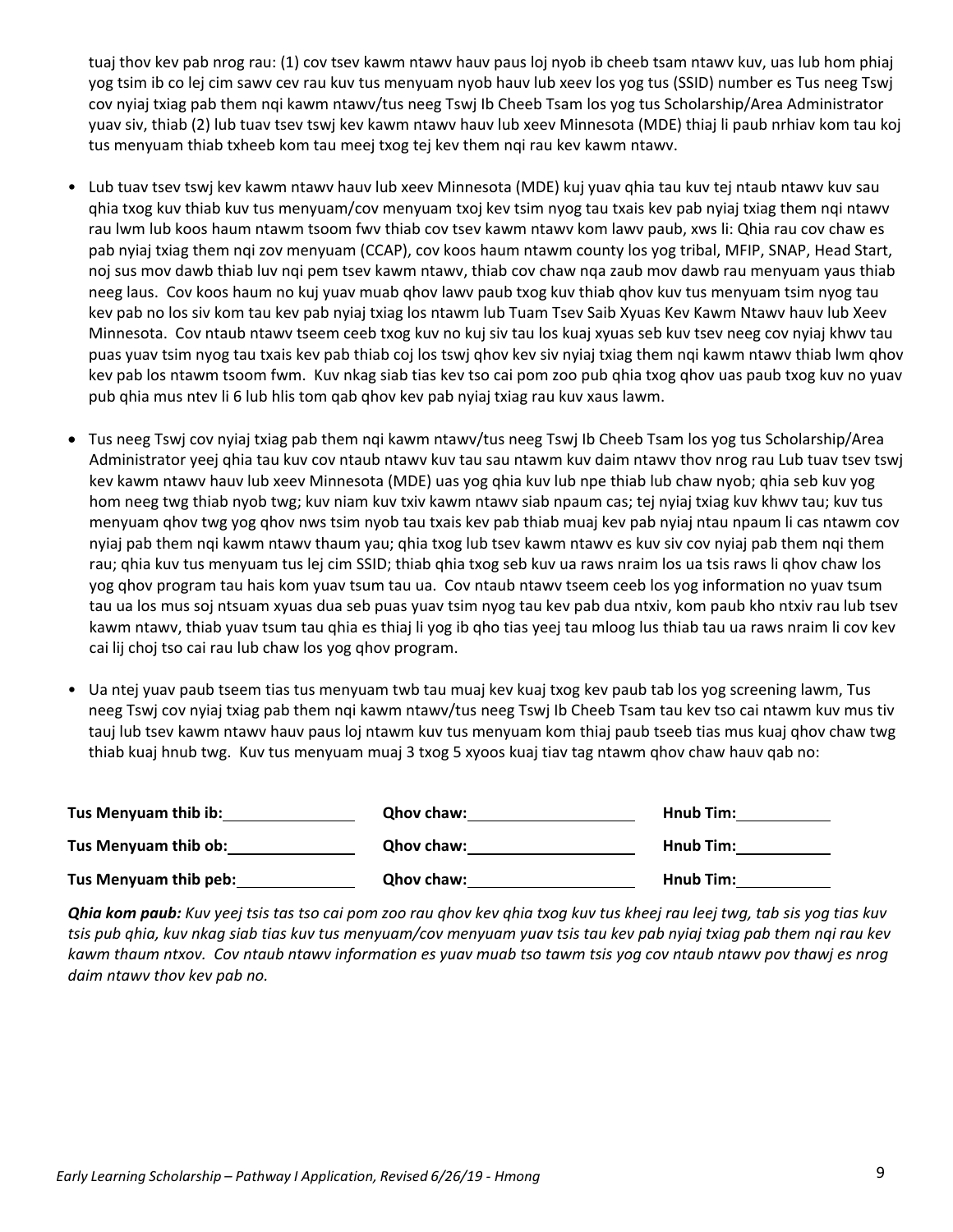## **Daim Ntawv Ceeb Toom Tennessen los ntawm Lub Tuam Tsev Saib Xyuas Kev Kawm Ntawm Hauv Lub Xeev Minnesta**

Tsab ntawv ceeb toom no muaj feem xyuam rau tag nrho cov ntaub ntawv information es tau coj los sib sau uake rau qhov program Pab Nyiaj Them Nqi Kawm Ntawv Thaum Ntxov.

#### **Cov ntaub ntawv twg yog cov es peb yuav tsum tau?**

Peb yuav tsum kom tau tag nrho cov ntaub ntawv sau es nyob rau daim ntawv thov Kev Pab Nyiaj Txiag Them Nqi Ntawv Thaum Ntxov – Pathway I, tej co ces yeej muab xam tau tias yog tej co ntaub ntawv information es tsis pub qhia raws li tsab kev cai li choj hauv lub xeev Minnesota tau teev tseg.

### **Vim li cas peb thiaj li nug txog cov ntaub ntawv information no?**

Cov ntaub ntawv information nyob hauv daim ntawv thov kev pab no yuav tsum tau muaj thiaj li thov tau Kev Pab Nyiaj Them Nqis Ntawv Thaum Ntxov. Peb yuav siv cov ntaub ntawv information es peb paub no, thiab lwm yam kev paub txog es muaj feem xyuam, yuav coj los luj thiab soj ntsuam seb puas tsim nyog tau txais kev pab nyiaj txiag. Cov ntaub ntawv information no yuav tsum tau muaj es thiaj li yog tau ua raws nraim li cov kev cai lij choj tso cai rau lub chaw los yog qhov program.

#### **Kuv puas yuav tsum tau sau qhia txog cov ntaub ntawv nug no?**

Yeej tsis txhaum ib txoj cai twg yog koj tsis sau qhia txog cov es koj yuav tsum tau sau qhia; tab sis yog tsis muaj cov ntaub ntawv sau qhia no ces peb yuav tsis muaj tsab peev xwm los soj ntsuam xyuas txog tej kev tsim nyog thiab koj tus menyuam yuav tsis tau txais kev pab nyiaj txiag rau kev them nqi ntawv.

### **Leej twg thiab thiaj li yuav pom cov ntaub ntawv no?**

Raws li piav qhia meej ib qho qhov twg ntawm daim ntawv thov no, nrog rau qhov kev pom zoo tso cai pub qhia txog cov ntaub ntawv information txog koj rau qhov chaw qhia ntawv es koj xaiv, qhia rau lub tsev kawm ntawv hauv paus loj nyob ze ntawm koj, thiab qhia rau lub Tuam Tsev Saib Xyuas Kev Kawm Ntawv Hauv Lub Xeev Minnesota. Yog tias koj tso cai pom zoo ntxiv thiab, lwm lub koos haum sab nrauv yuav siv koj tej ntaub ntawv thaum twg yog lawv tuaj soj ntsuam xyuas seb kev Pab Nyiaj Txiag no pab tau zoo npaum cas hauv lub xeev. Tag nrho cov koos haum, xws li cov neeg tuaj soj ntsuam, yuav tsum tau ua raws nraim li Minnesota tsab cai tsis pub qhia rau leej twg thiab yuav ceev tej yam tseem ceeb tsuas yog qhia rau cov chaw es tau teev tseg hauv no thiab qhia rau cov chaw es pom zoo xwb. Tus neeg tuaj soj ntsuam xyuas no mas yeej tsis qhia koj cov ntaub ntawv information rau leej twg li, tsuas yog qhia rau lub Tuam Tsev Saib Xyuas Kev Kawm Ntawv Hauv Lub Xeev Minnesota xwb.

Peb kuj yuav muab cov ntaub ntawv es koj sau qhia rau peb mus rau tus neeg soj ntsuam kev cai li choj xws li Legislative Auditor, xeev Minnesota Lub Tuam Tsev Human Services, thiab/los yog cov koos haum es muaj cai los tshawb txog cov ntaub ntawv no, los yog muab rau ib tug neeg es tau tso cai los ntawm lub tsev hais plaub.

### **Qhov dab tsi thiab thiaj li yuav siv cov ntaub ntawv information no?**

Peb kuj yuav siv los yog tsuas tso cov ntaub ntawv information no tawm raws li tau teev tseg hauv tsab ntawv ceeb toom no, tshwj tsis yog tias koj sau ntawv tuaj kom tso cai muab cov ntaub ntawv information no mus siv rau lwm yam los yog muab rau lwm tus los yog lwm lub koos haum mas peb thiaj li muab tau tawm.

### **Kuv cov ntaub ntawv no yuav muab ceev cia ntev npaum li cas?**

Koj cov ntaub ntawv txog koj no yuav ceev cia luv kawg nkaus mas xya xyoo.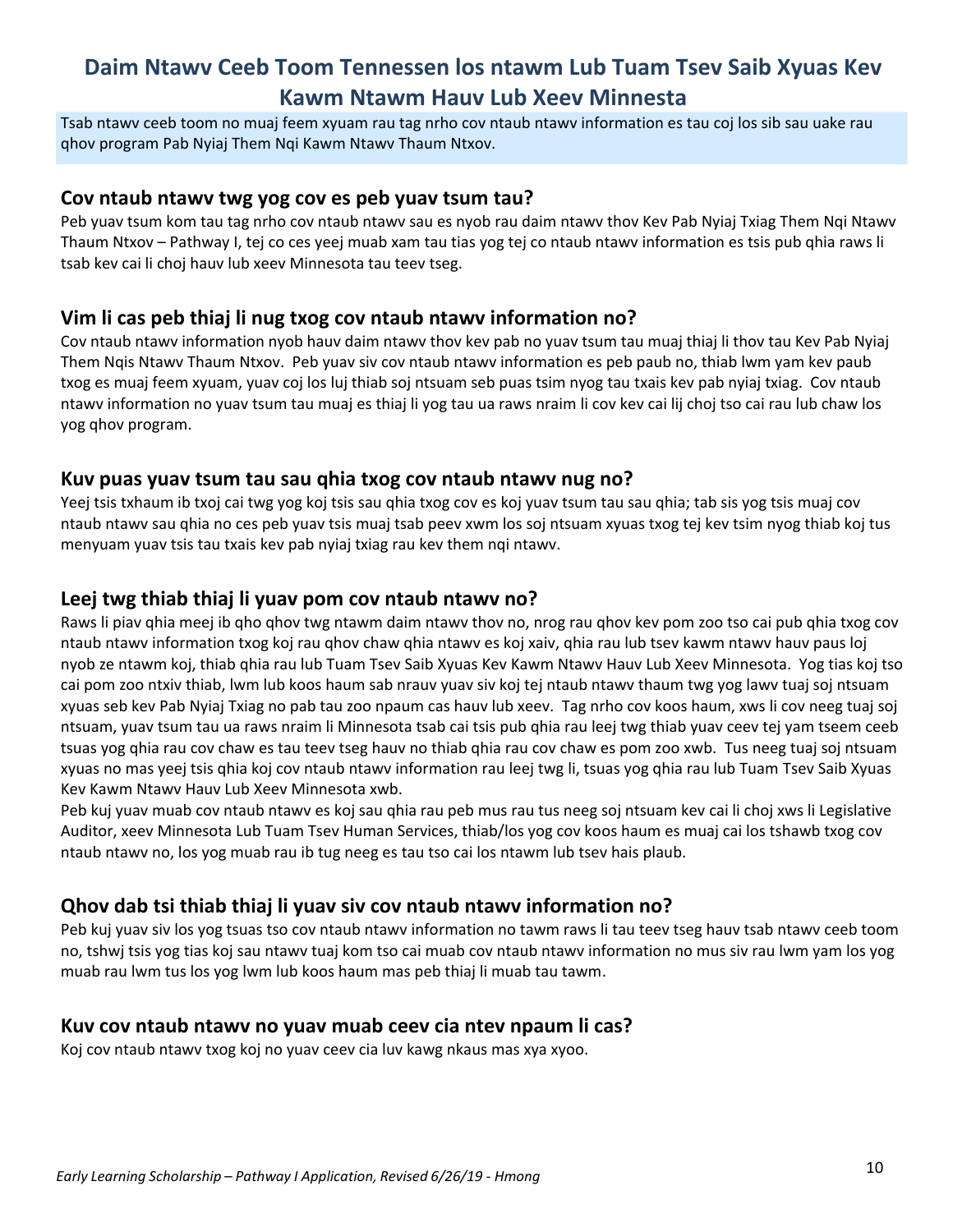# **Muaj Kev Xaiv Tso Cai: Tso Cai Nthuav Cov Xov Tseem Ceeb thiab Kev Koom Tes txog txoj Kev Luj**

**Thov kos tus tsiaj ntawv ntawm koj lub npe hauv qab no kom paub meej tias yeej tau nyeem, tau nkag siab thiab tau pom zoo raws li cov nqi lus nram qab no.**

 Tus neeg Tswj cov nyiaj txiag pab them nqi kawm ntawv/tus neeg Tswj Ib Cheeb Tsam los yog tus Area Administrator los yog MDE kuj yuav muab tau kuv cov ntaub ntawv txog kuv tseem ceeb ntawm kuv daim ntawv thov, muab kuv tus menyuam qhov kev tsim nyog tau pab thiab ho pab nyiaj ntau npaum cas rau tej qho kev Pab Nyiaj Txiag rau Kev Kawm Thaum Ntxov, thiab lub tsev kawm ntawv es kuv siv cov nyiaj pab no them rau, nrog rau MDE-tug neeg es raug tso cai rau tuaj kuaj xyuas kom paub tseeb tias cov nyiaj txiag muab siv zoo li cas, txoj kev qhia tsev neeg txog cov chaw los yog program ne ho zoo li cas, qhov chaw los yog qhov program pab tau tus menyuam kev loj hlob kev hlav hauv nws lub hlwb li cas los yog pab tau kom nws npaj mus kawm ntawv zoo li cas, muaj cov tsev kawm ntawv kom zoo ntawm cov tsev kawm ntawv es siv cov nyiaj pab no them rau, thiab qhia rau lwm qhov chaw es lub Tuam Tsev Saib Kev Kawm Ntawv MDE muab lus tias yog muaj feem xyuam nrog lawv. Tsis qhia tej yam kom cov pej xeem thuaj pais paub tias tej qho ntaub ntawv tseem ceeb information yog kiag ib tug menyuam twg li.

### **Niam/Txiv/Tus Neeg Tswj Kos Npe**

#### **Thaum kos npe hauv qab no koj pom zoo thiab saib cov kab lus hauv qab no kom muaj tseeb:**

- 1. Kuv yeej lees muaj tseeb tias kuv yog tus niam txiv los yog tus neeg muaj cai saib xyuas tus menyuam, tag nrho cov ntaub ntawv informantion sau nyob hauv daim ntawv thov no yeej muaj tseeb, thiab tag nrho cov nyiaj khwv tau los ntawm cov neeg laus nyob hauv lub tsev yeej sau qhia tib si. Kuv nkag siab tias yog muaj tej yam tsis muaj tseeb, kuv tus menyuam/cov menyuam kuj yuav plam lawv qhov kev pab nyiaj txiag rau kev kawm ntawv thiab kuv kuj yuav tau them rov qab rau lub xeev txog cov nyiaj es lawv twb pab them ua ntej lawm.
- 2. Kuv pom zoo li lub tsev kawm ntawv los yog qhov program tias yuav tsum tau ua es twb tau piav meej nyob rau ntawm nploog ntawv Pom Zoo ua Raws Nraim Li qhov es Yuav Tsum tau ua los yog Agreement to Comply with Requirements page.
- 3. Kuv pom zoo muab kuv cov ntaub ntawv information thiab/los yog kuv tus menyuam cov ntaub ntawv information qhia tawm raws li qhov kev tso cai pom zoo ntawm nploog ntawv Required Consent to Share Information page.
- 4. Kuv lees hais tias kuv tua nyeem thiab to taub txog Tennessen Kev Ceeb Toom.

### **Kos npe ntawm tus niam txiv los yog tus neeg muaj cai saib xyuas tus menyuam**

| Kev kos npe yuav tsum siv xaum npiv, txhob siv xaum qhuav.                                                    |     |                                                                               |                                  |  |
|---------------------------------------------------------------------------------------------------------------|-----|-------------------------------------------------------------------------------|----------------------------------|--|
|                                                                                                               |     |                                                                               |                                  |  |
|                                                                                                               | Npe | Npe Nrub Nrab                                                                 | Xeem                             |  |
| *Kos Npe: 1999 - 1999 - 1999 - 1999 - 1999 - 1999 - 1999 - 1999 - 1999 - 1999 - 1999 - 1999 - 1999 - 1999 - 1 |     |                                                                               | *Hnub:__________________________ |  |
|                                                                                                               |     |                                                                               | MM/DD/YYYY                       |  |
|                                                                                                               |     | Kos Npe Los Ntawm Khub Niam/Txiv Tib Ob (muaj kev xaiv, tsis tas kos los tau) |                                  |  |
|                                                                                                               |     |                                                                               |                                  |  |
|                                                                                                               |     |                                                                               |                                  |  |
|                                                                                                               |     |                                                                               | MM/DD/YYYY                       |  |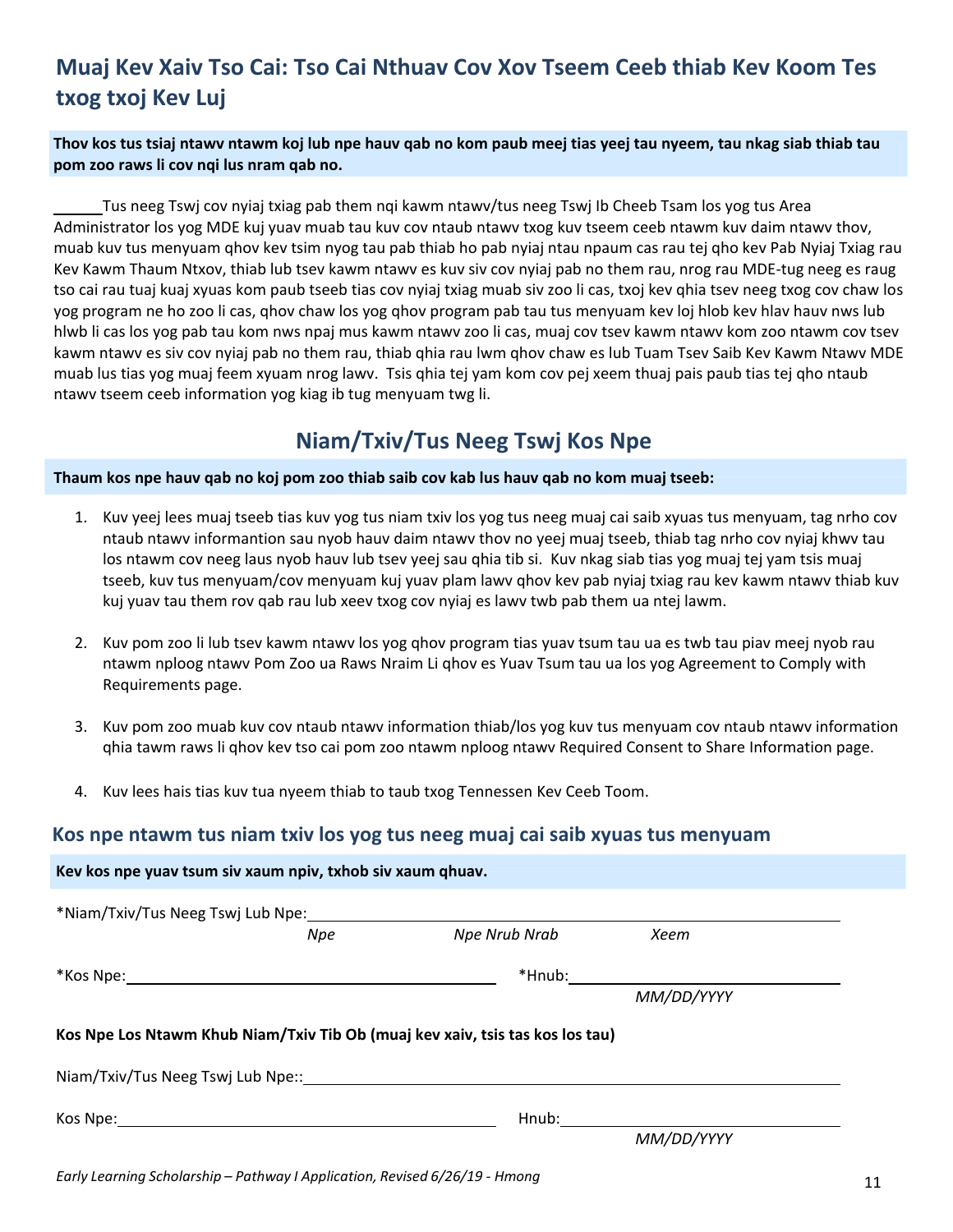*Nplooj no yeej txhob txwm tsis sau ntawv rau*.

*(This page is intentionally left blank.)*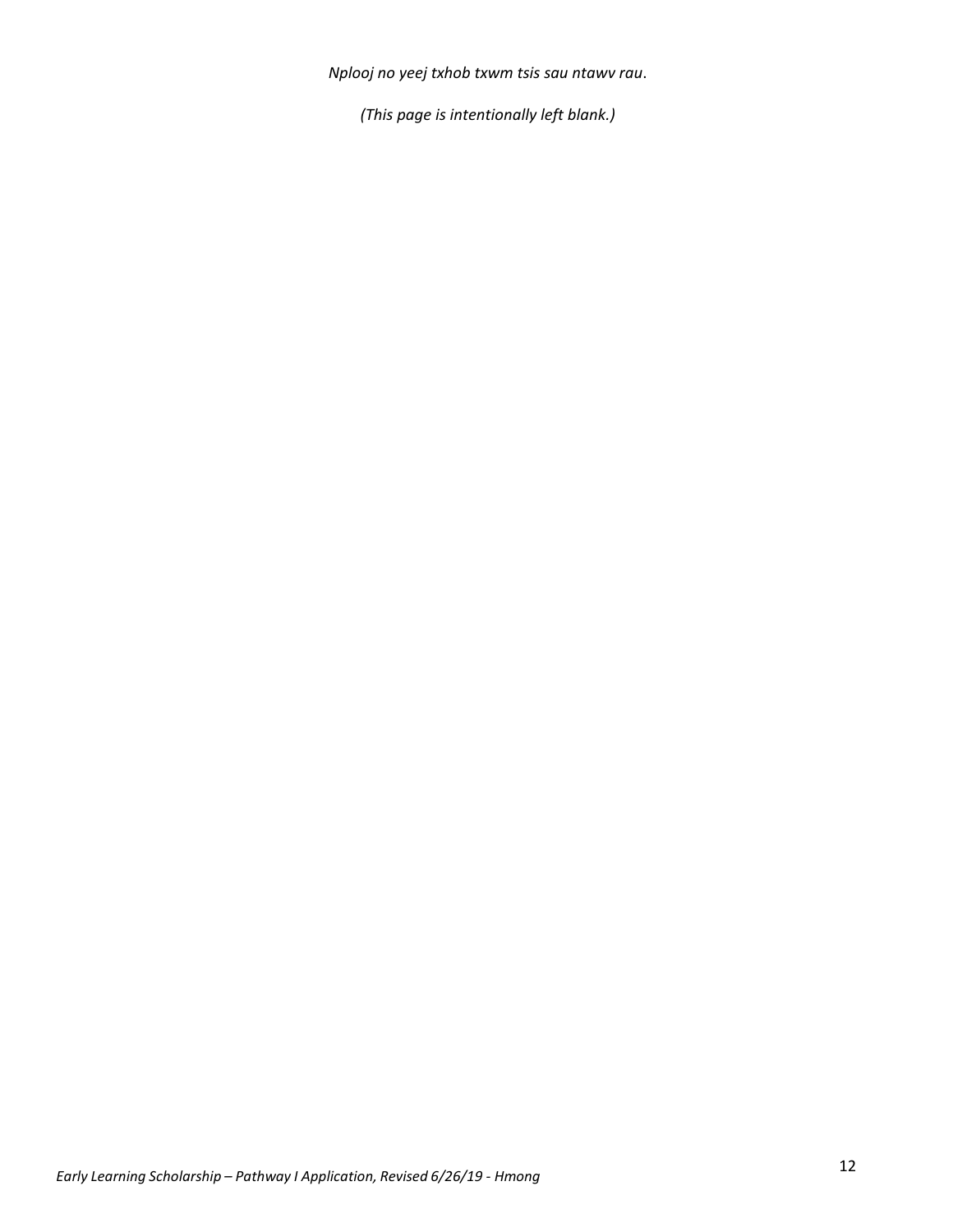Yog hais tias koj thov kev pab rau tshaj li ntawm ib tug menyuam, teev lawv cov npe rau ntawm no thib siv lwm daim ntawv xa nrog tuaj rau daim ntawv thov *Early Learning Scholarship – Pathway I*. Tsis txhob teeb menyuam npe zaum ob rau tus Menyuam Thib Ib uas twb muaj npe nyob rau Nplooj Ib hauv daim ntawv no. Yog hais tias koj thov ntawv rau tshaj li ntawm peb tug menyuam, muab daim ntawv no luam thiab xa cov ntawv ntxiv nrog koj daim ntawv thov.

### **Memyuam Thib Ob**

|                                                                                                 | <b>Npe</b> | Npe Nrub Nrab                                                                       | Xeem                                                                                                                                                                                                                           |
|-------------------------------------------------------------------------------------------------|------------|-------------------------------------------------------------------------------------|--------------------------------------------------------------------------------------------------------------------------------------------------------------------------------------------------------------------------------|
|                                                                                                 |            |                                                                                     |                                                                                                                                                                                                                                |
|                                                                                                 |            |                                                                                     |                                                                                                                                                                                                                                |
|                                                                                                 |            |                                                                                     |                                                                                                                                                                                                                                |
|                                                                                                 |            | Tus MeNyuam no mus nyob tom Niam/Txiv Qhuav? □ Mus □ Tsis mus                       |                                                                                                                                                                                                                                |
|                                                                                                 |            | Haiv Neeg (Khij ib gho): □ Haiv Neeg Mev/Latino □ Tsis Yog Haiv neeg Mev/Latino     |                                                                                                                                                                                                                                |
| Hom Neeg (Qhia los tau-Khij tag nrho cov es yog):<br>□ Pacific Islander los yog Native Hawaiian |            | □ Tawy Dawb                                                                         | $\Box$ Neeg Qhab los yog Neeg ib txwm nyog hauv Alaska $\Box$ Esxias $\Box$ Neeg Dub Tawv los yog Asmesliskas Dub                                                                                                              |
| txhob teb yog tsis paub.                                                                        |            |                                                                                     | Lub tuam tsev preschool lub npe, Head Start los yog kev pab zov menyuam uas koj npaj siab siv txoj kev pab no. Tso tsis                                                                                                        |
|                                                                                                 |            |                                                                                     | and the contract of the contract of the contract of the contract of the contract of the contract of the contract of the contract of the contract of the contract of the contract of the contract of the contract of the contra |
|                                                                                                 |            |                                                                                     |                                                                                                                                                                                                                                |
|                                                                                                 |            | Puas yog koj tus menyuam tab tom kawm hauv lub tsev kawm ntawv no? □ Yog □ Tsis Yog |                                                                                                                                                                                                                                |
|                                                                                                 |            |                                                                                     |                                                                                                                                                                                                                                |
|                                                                                                 |            |                                                                                     |                                                                                                                                                                                                                                |
|                                                                                                 |            |                                                                                     |                                                                                                                                                                                                                                |
| <b>Menyuam Thib Peb</b>                                                                         |            |                                                                                     |                                                                                                                                                                                                                                |
|                                                                                                 |            |                                                                                     |                                                                                                                                                                                                                                |
|                                                                                                 | <b>Npe</b> | <b>Npe Nrub Nrab</b>                                                                | Xeem                                                                                                                                                                                                                           |
| * Menyuam Lub Hnub Yug                                                                          |            |                                                                                     |                                                                                                                                                                                                                                |
|                                                                                                 |            | MM/DD/YYYY                                                                          |                                                                                                                                                                                                                                |
| * Menyuam Tub los Ntxhais (Khij ib qho): □ Tub □ Ntxhais                                        |            |                                                                                     |                                                                                                                                                                                                                                |
|                                                                                                 |            | Tus MeNyuam no mus nyob tom Niam/Txiv Qhuav? $\Box$ Mus $\Box$ Tsis mus             |                                                                                                                                                                                                                                |
|                                                                                                 |            | Haiv Neeg (Khij ib gho): □ Haiv Neeg Mev/Latino □ Tsis Yog Haiv neeg Mev/Latino     |                                                                                                                                                                                                                                |
| Hom Neeg (Qhia los tau-Khij tag nrho cov es yog):                                               |            |                                                                                     |                                                                                                                                                                                                                                |
| $\Box$ Neeg Qhab los yog Neeg ib txwm nyog hauv Alaska $\Box$ Esxias                            |            |                                                                                     | □ Neeg Dub Tawv los yog Asmesliskas Dub                                                                                                                                                                                        |
| □ Pacific Islander los yog Native Hawaiian                                                      |            | □ Tawy Dawb                                                                         |                                                                                                                                                                                                                                |
|                                                                                                 |            |                                                                                     | Lub tuam tsev preschool lub npe, Head Start los yog kev pab zov menyuam uas koj npaj siab siv txoj kev pab no. Tso tsis                                                                                                        |
| txhob teb yog tsis paub.                                                                        |            |                                                                                     |                                                                                                                                                                                                                                |
|                                                                                                 |            |                                                                                     |                                                                                                                                                                                                                                |
|                                                                                                 |            |                                                                                     |                                                                                                                                                                                                                                |

Puas yog koj tus menyuam tab tom kawm hauv lub tsev kawm ntawv no?  $\Box$  Yog  $\Box$  Tsis Yog